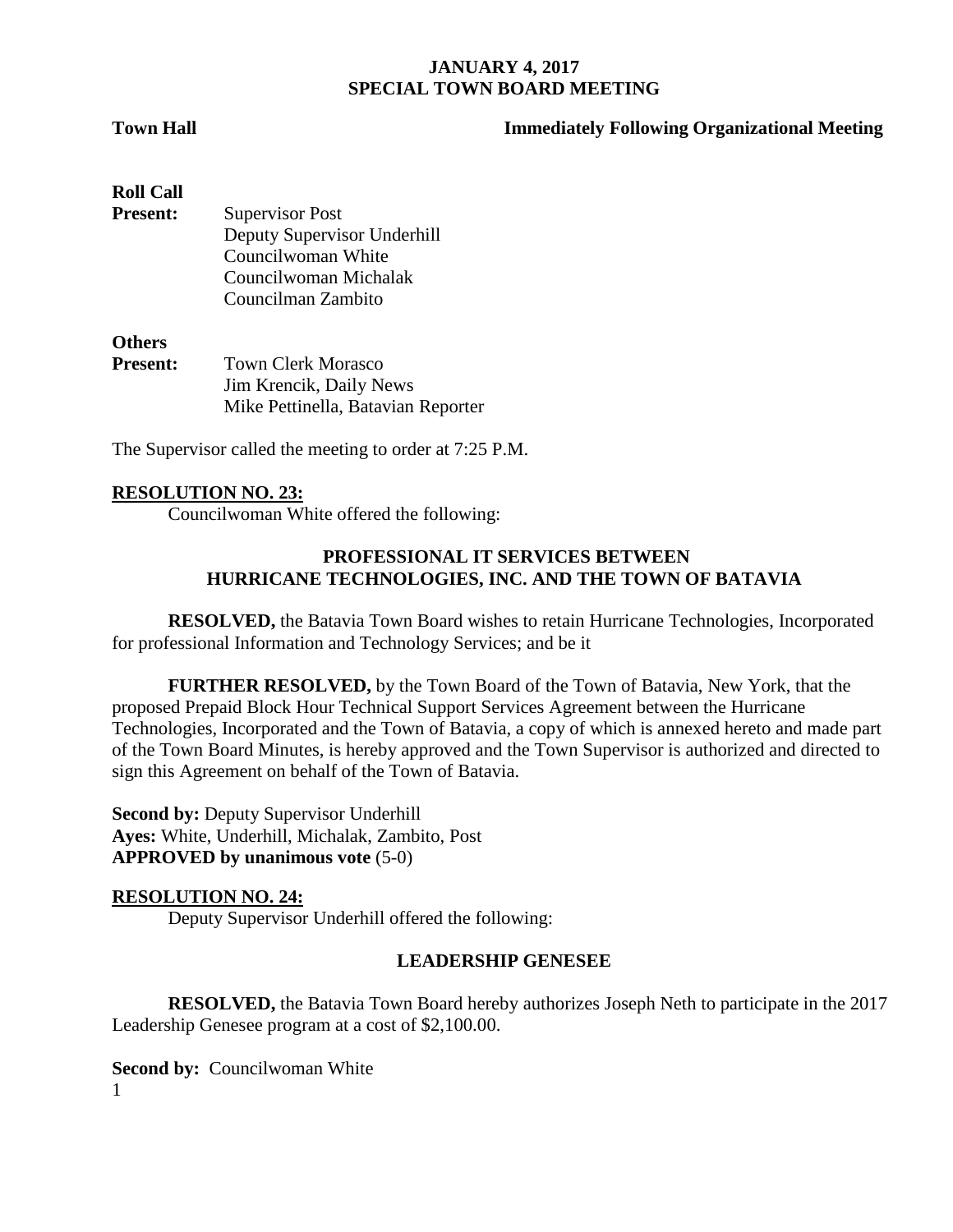**Ayes:** Underhill, White, Michalak, Zambito, Post **APPROVED by unanimous vote** (5-0)

#### **RESOLUTION NO. 25:**

Supervisor Post offered the following:

## **CONTRACT TO PROVIDE ASSISTANCE TO EMPLOYEES WHO HAVE ALCOHOL, DRUG, FINANCIAL AND OTHER PERSONAL PROBLEMS**

**WHEREAS,** at the November 15, 1995 Town Board Meeting the Town Board adopted an Alcohol and Drug Testing Policy;

**WHEREAS,** the Town wishes to provide assistance to employees who have alcohol, drug, financial and other personal problems;

**WHEREAS,** Royal Employer Services will provide these services to the Town at a cost of three hundred, twenty dollars (\$320.00) annually (contract attached).

**RESOLVED,** the Batavia Town Board hereby authorizes the Supervisor to execute the contract between the Town of Batavia and Royal Employer Services to provide assistance to employees who have alcohol, drug, financial, and other personal problems.

**RESOLVED,** this contract runs from January 1, 2017 to December 31, 2017.

**Second by:** Deputy Supervisor Underhill **Ayes:** Post, Underhill, Michalak, Zambito, White **APPROVED by unanimous vote** (5-0)

# **RESOLUTION NO. 26:**

Councilwoman Michalak offered the following:

# **DRUG AND ALCOHOL TESTING SERVICES**

**WHEREAS,** at the November 15, 1995 Town Board Meeting the Town Board adopted an Alcohol and Drug Testing Policy; and

**WHEREAS,** the Town needs to contract for these testing services; and

**WHEREAS,** WorkFit Medical, LLC, will provide these services, for employees holding safety sensitive positions; and

**WHEREAS,** the annual Random Drug Program Management fees will be the same as 2016, \$100.00 plus other service fees (costs attached).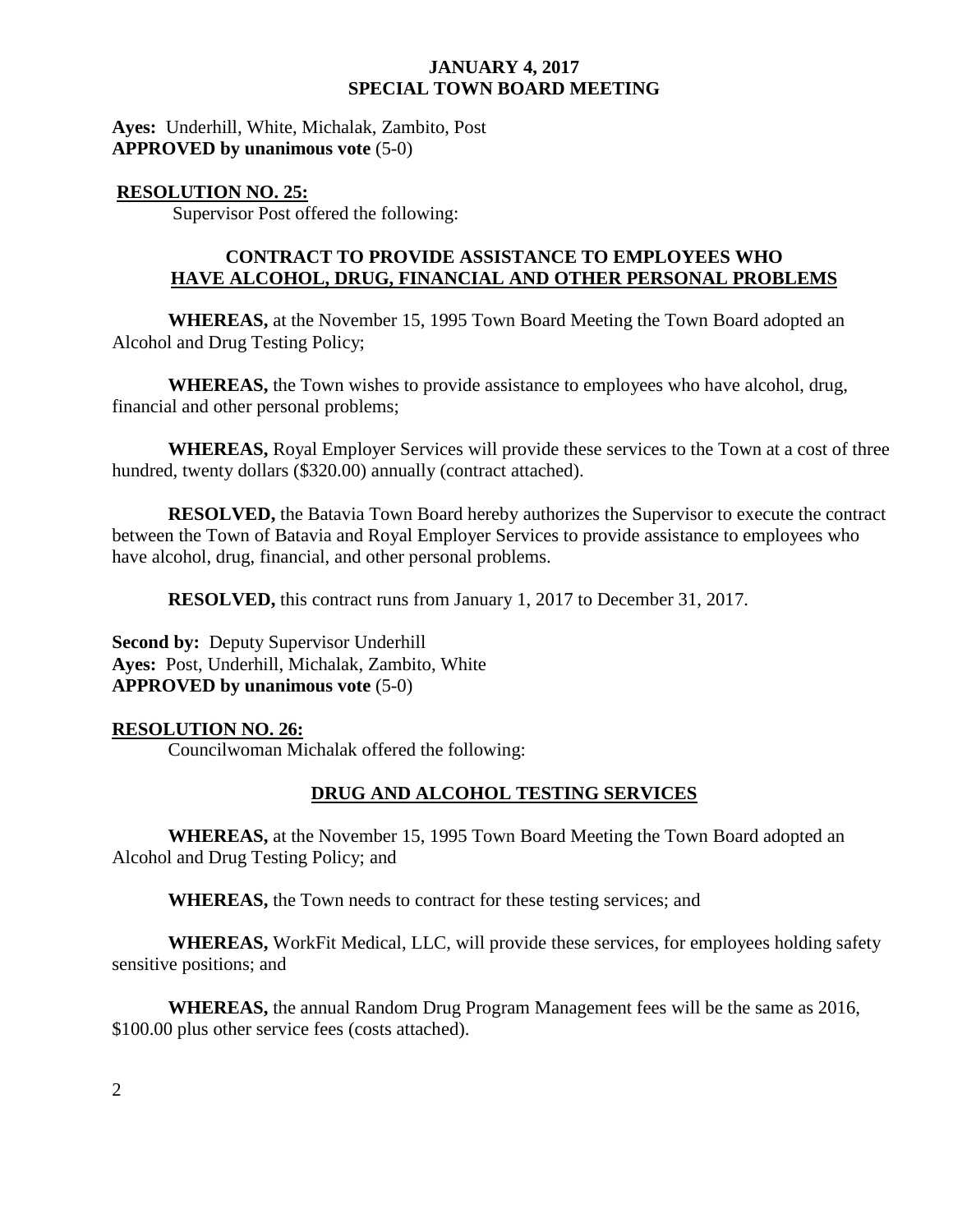## **NOW, THEREFORE, BE IT**

**RESOLVED,** the Batavia Town Board hereby retains WorkFit Medical, LLC to participate in the Random Drug Management Program at an annual cost of \$100.00 plus other service fees costs (costs attached) for drug and alcohol testing services, for employees holding safety sensitive positions; and be it

**FURTHER RESOLVED,** this service runs from January 1, 2017 to December 31, 2017.

**Second by**: Deputy Supervisor Underhill **Ayes:** Michalak, Underhill, Zambito, White, Post **APPROVED by unanimous vote** (5-0)

#### **RESOLUTION NO. 27:**

Councilman Zambito offered the following:

## **AUDIT SERVICES AGREEMENT – BETWEEN THE TOWN OF BATAVIA AND FREED MAXICK & BATTAGLIA, PC**

**RESOLVED,** by the Town Board of the Town of Batavia, New York, that the proposed Auditing Services Agreements, between Freed Maxick and the Town of Batavia, one agreement for Audit of governmental activities for year ending December 31, 2016 and one agreement for New York State Annual Update Document, copies of which are annexed hereto and made part of the Town Board Minutes, are hereby approved and the Town Supervisor is authorized and directed to sign these Agreements on behalf of the Town of Batavia.

**Second by:** Deputy Supervisor Underhill **Ayes:** Zambito, Underhill, Michalak, White, Post **APPROVED by unanimous vote** (5-0)

#### **RESOLUTION NO. 28:**

Councilwoman White offered the following:

## **APPROVAL OF CHANGE ORDER 2017-01 OPERATION & MAINTENANCE- TOWN OF BATAVIA LANDFILL SUPERFUND SITE**

**WHEREAS,** Arcadis is under contract with the Town of Batavia and the City of Batavia to provide Engineering Services at the Town of Batavia Landfill Superfund Site; and

**WHEREAS,** by agreement the Town of Batavia and City of Batavia are requested to fund the Operation and Maintenance activities at the Site; and

**WHEREAS,** Arcadis has submitted a letter detailing the scope of work and cost estimate for providing Operation and Maintenance Engineering Services at the Site for 2017; and